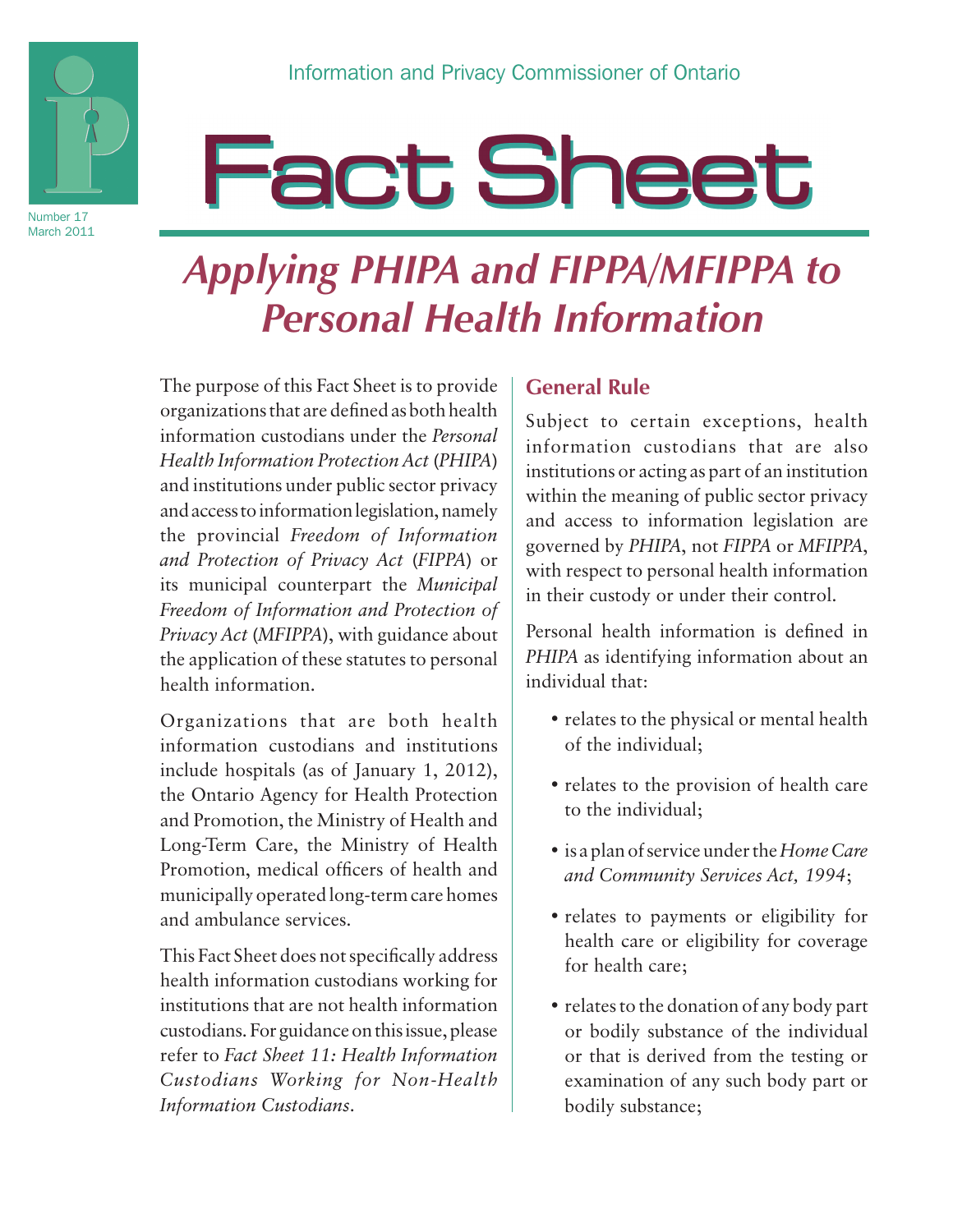

INFORMATION AND PRIVACY COMMISSIONER OF

ONTARIO

• identifies an individual's substitute decision-maker.

Personal health information also includes identifying information about an individual that is not health-related but that is contained in a record that includes personal health information about the individual. Such records are referred to as "mixed records."

All other recorded information about an individual that is not personal health information and that is in the custody or under the control of an organization that is both a health information custodian and an institution or part of an institution is subject to *FIPPA* or *MFIPPA*, as the case may be.<sup>1</sup>

#### **Exceptions to General Rule**

Although personal health information in the custody or control of a health information custodian that is also an institution or acting as part of an institution is generally governed by *PHIPA*, sections 8, 43(1)(f) and 52(1)(f) of *PHIPA*  specify that certain provisions in *FIPPA/MFIPPA*  also apply to personal health information. The provisions in *FIPPA/MFIPPA* that apply to personal health information are described in detail below. In this context, a reference to a record would include a record of personal health information and a reference to personal information would include personal health information. In addition, a reference to a health information custodian that is also an institution includes a health information custodian that is acting as part of an institution.

#### *Required Disclosures*

Section 11 of *FIPPA* and section 5 of *MFIPPA*  require the head of an institution to disclose any record if the head has reasonable and probable grounds to believe that it is in the public interest to do so and that the record reveals a grave environmental, health or safety hazard to the public, subject to notice being given to any person to whom the information in the record relates if it is practicable to do so.

#### *Permitted Disclosures*

Health information custodians under *PHIPA* are permitted to disclose personal health information without consent in a number of circumstances. In addition to those available to all health information custodians, health information custodians that are also institutions under *FIPPA/MFIPPA* may rely on the disclosures without consent that are permitted in subsections 42(1)(c), (g) and (n) of *FIPPA* and subsections 32(c), (g) and (l) of *MFIPPA*.

Subsection 42(1)(c) of *FIPPA* and subsection 32(c) of *MFIPPA* permit the disclosure of personal information, including personal health information, for the purpose for which it was obtained or compiled or for a consistent purpose.

Subsection 42(1)(g) of *FIPPA* and subsection 32(g) of *MFIPPA* permit the disclosure of personal information, including personal health information, where the disclosure is to an institution or law enforcement agency in Canada to aid an investigation undertaken with a view to a law enforcement proceeding or from which a law enforcement proceeding is likely to result.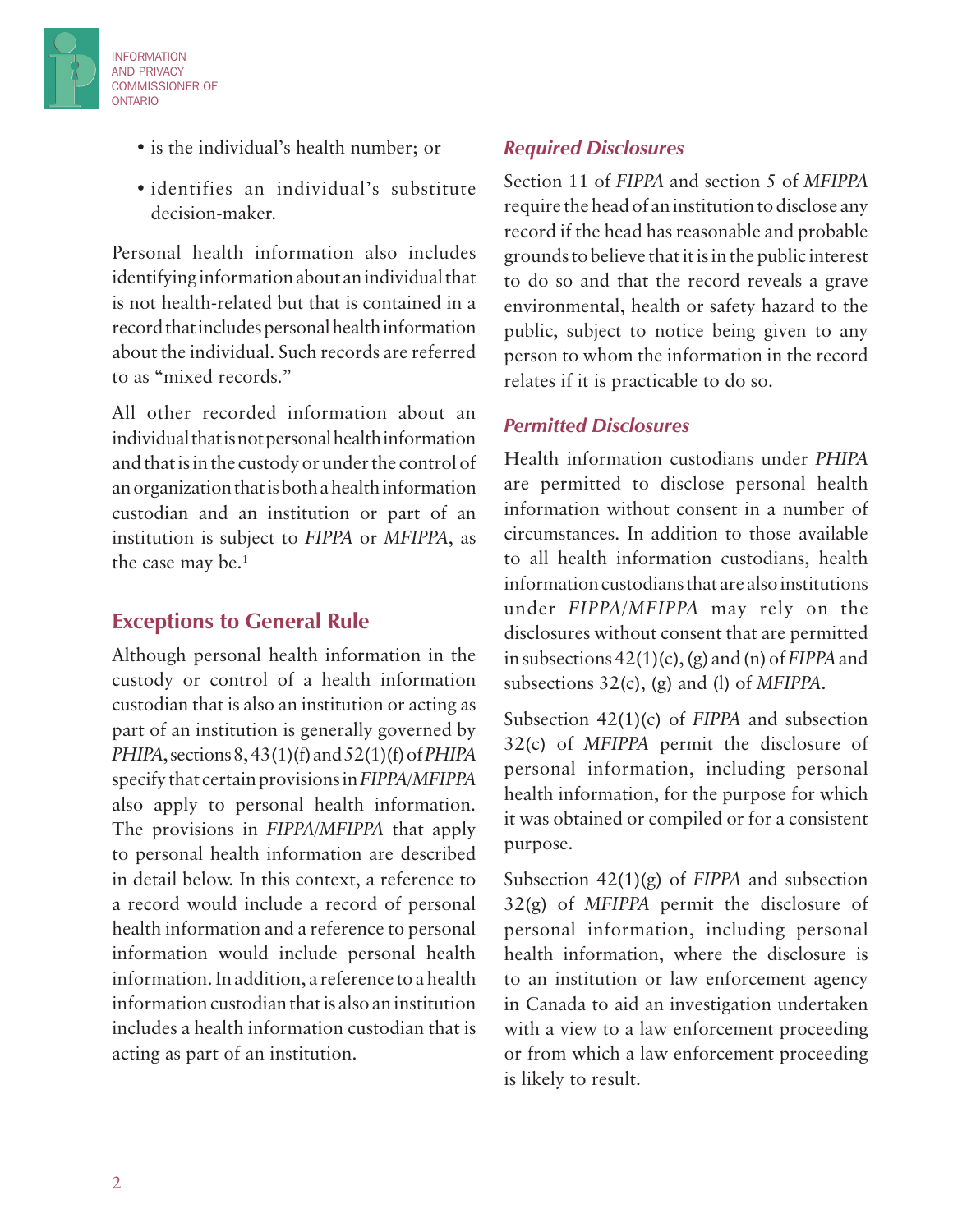

Subsection 42(1)(n) of *FIPPA* and subsection 32(l) of *MFIPPA* permit the disclosure of personal information, including personal health information, to the Government of Canada and, in the case of municipal institutions, to the Government of Canada or the government of Ontario, to facilitate the auditing of shared cost programs.

#### *Mandatory Exemptions from Disclosure*

Section 12 of *FIPPA* requires the head of a provincial institution to refuse to disclose certain cabinet records, including records that would reveal the substance of deliberations of cabinet or its committees, subject to enumerated exceptions, for example, where the record is more than 20 years old.

Section 9 of *MFIPPA* requires the head of a municipal institution to refuse to disclose a record if its disclosure could reasonably be expected to reveal information the institution received in confidence from other governments, government agencies, international organizations of states or bodies of such international organizations. However, where the government, government agency, organization or body from which the information was received consents to the disclosure, the disclosure of the record is mandatory in response to a request under *MFIPPA*.

Section 17 of *FIPPA* and section 10 of *MFIPPA*  require the head of an institution to refuse to disclose a record that reveals a trade secret or scientific, technical, commercial, financial or labour relations information supplied in confidence by a third party where disclosure could reasonably be expected to result in one or more enumerated harms, unless the third party consents to the disclosure. Before the head of an institution discloses a record that might contain such information, the head must give written notice to the third party and provide the third party with an opportunity to make representations as to why the record or a portion of the record should not be disclosed pursuant to section 28 of *FIPPA* and section 21 of *MFIPPA*.

#### *Discretionary Exemptions from Disclosure*

Section 15 of *FIPPA* permits the head of a provincial institution to refuse to disclose a record where disclosure could reasonably be expected to prejudice the conduct of intergovernmental relations by the government of Ontario or an institution or reveal information received in confidence from other governments, government agencies or international organizations of states or bodies of such international organizations. Section 16 of *FIPPA* also permits the head of a provincial institution to refuse to disclose a record where the disclosure could reasonably be expected to prejudice the defence of Canada or an allied foreign state or be injurious to the detection, prevention or suppression of espionage, sabotage or terrorism. Before such disclosures may be made, cabinet approval is required.

#### *Access Rights under FIPPA or MFIPPA*

Subject to limited exceptions, *PHIPA* does not limit a person's right of access to a record of personal health information under section 10 of *FIPPA* or section 4 of *MFIPPA* if all personal health information is reasonably severed from the record.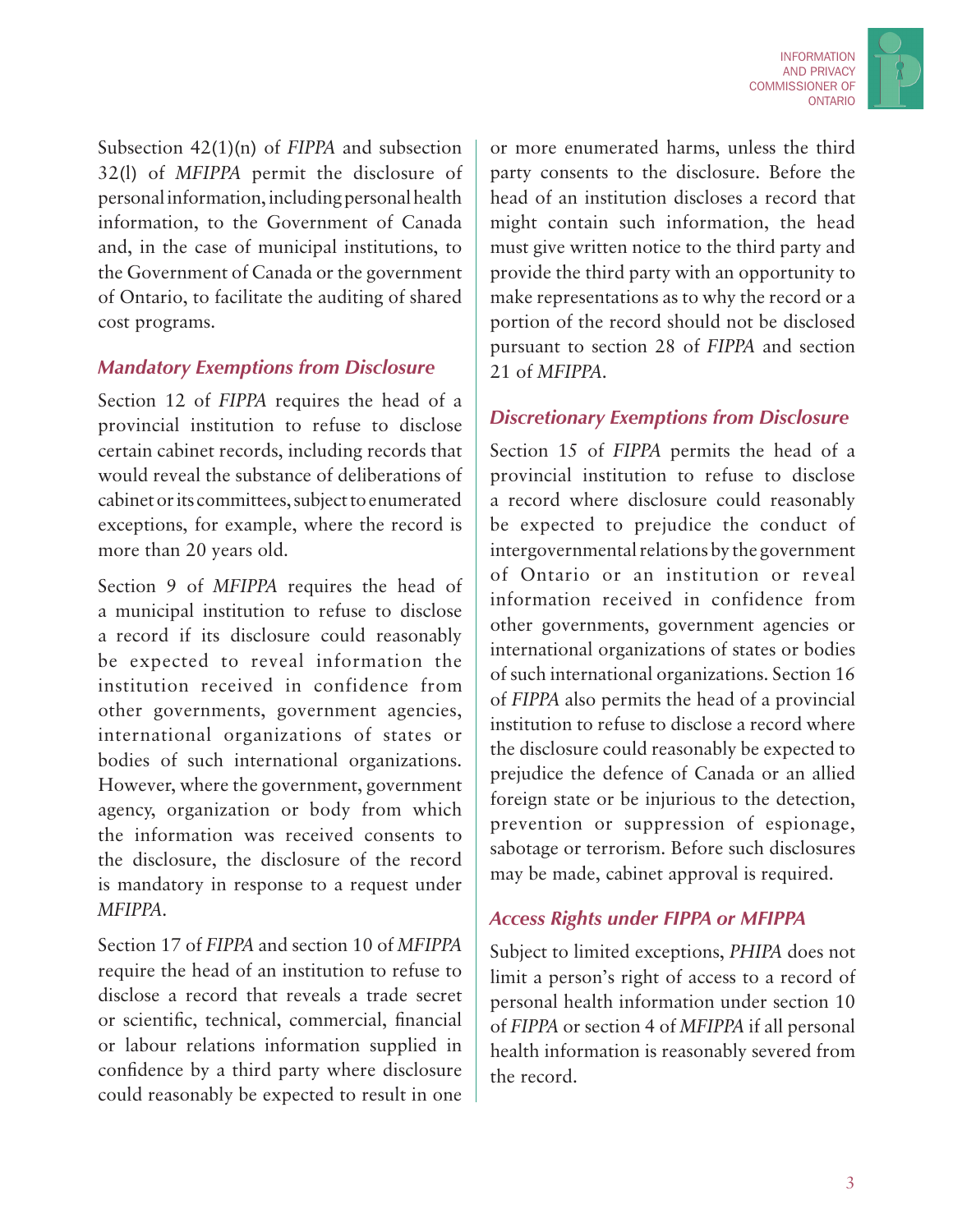

#### *Access Rights to One's Own Personal Health Information under PHIPA*

An individual has a right of access to a record of his or her own personal health information in the custody or under the control of a health information custodian under *PHIPA*, subject to limited exceptions. In addition to the exceptions available to all health information custodians, a health information custodian that is also an institution under *FIPPA* or *MFIPPA* may rely on the exemptions in subsections 49(a), (c) and (e) of *FIPPA* and subsections 38(a) or (c) of *MFIPPA*.

Section 49(a) of *FIPPA* and section 38(a) of *MFIPPA* permit a health information custodian that is also an institution to refuse to provide access to a record where sections 12, 13, 14, 14.1, 14.2, 15, 16, 17, 18, 19, 20 or 22 of *FIPPA* or sections 6, 7, 8, 8.1, 8.2, 9, 10, 11, 12, 13 or 15 of *MFIPPA* would apply. These exemptions relate to records that:

- would reveal advice or recommendations of employees and consultants of an institution;
- could reasonably be expected to interfere with a law enforcement matter;
- could reasonably be expected to prejudice the economic interests of the institution;
- could reasonably be expected to reveal information received in confidence from other governments or government agencies;
- reveal trade secrets or scientific, technical, commercial, financial or labour relations information supplied in confidence by a third party where disclosure could reasonably be expected to result in one or more enumerated harms;
- are subject to solicitor-client privilege; or
- could reasonably be expected to seriously threaten the health and safety of an individual.

Subsection 49(c) of *FIPPA* and subsection 38(c) of *MFIPPA* permit a health information custodian that is also an institution to refuse to provide access to a record that is evaluative or opinion material compiled solely for the purpose of determining suitability, eligibility or qualifications for the awarding of contracts and other benefits where the disclosure would reveal the identity of a source who furnished information to the institution in circumstances where it may reasonably have been assumed that the identity of the source would be held in confidence.

Subsection 49(e) of *FIPPA* permits a health information custodian that is also a provincial institution to refuse to provide access to a record that is a correctional record where the disclosure could reasonably be expected to reveal information supplied in confidence.

#### *Reporting Requirements to the Information and Privacy Commissioner of Ontario*

Section 34 of *FIPPA* and section 26 of *MFIPPA*  require an institution that is also a health information custodian to make an annual report to the Information and Privacy Commissioner of Ontario (IPC). The IPC has an online reporting tool available on its website at www.ipc.on.ca

The annual report is required to specify:

• the number of requests for access under *FIPPA/MFIPPA* as well as *PHIPA*;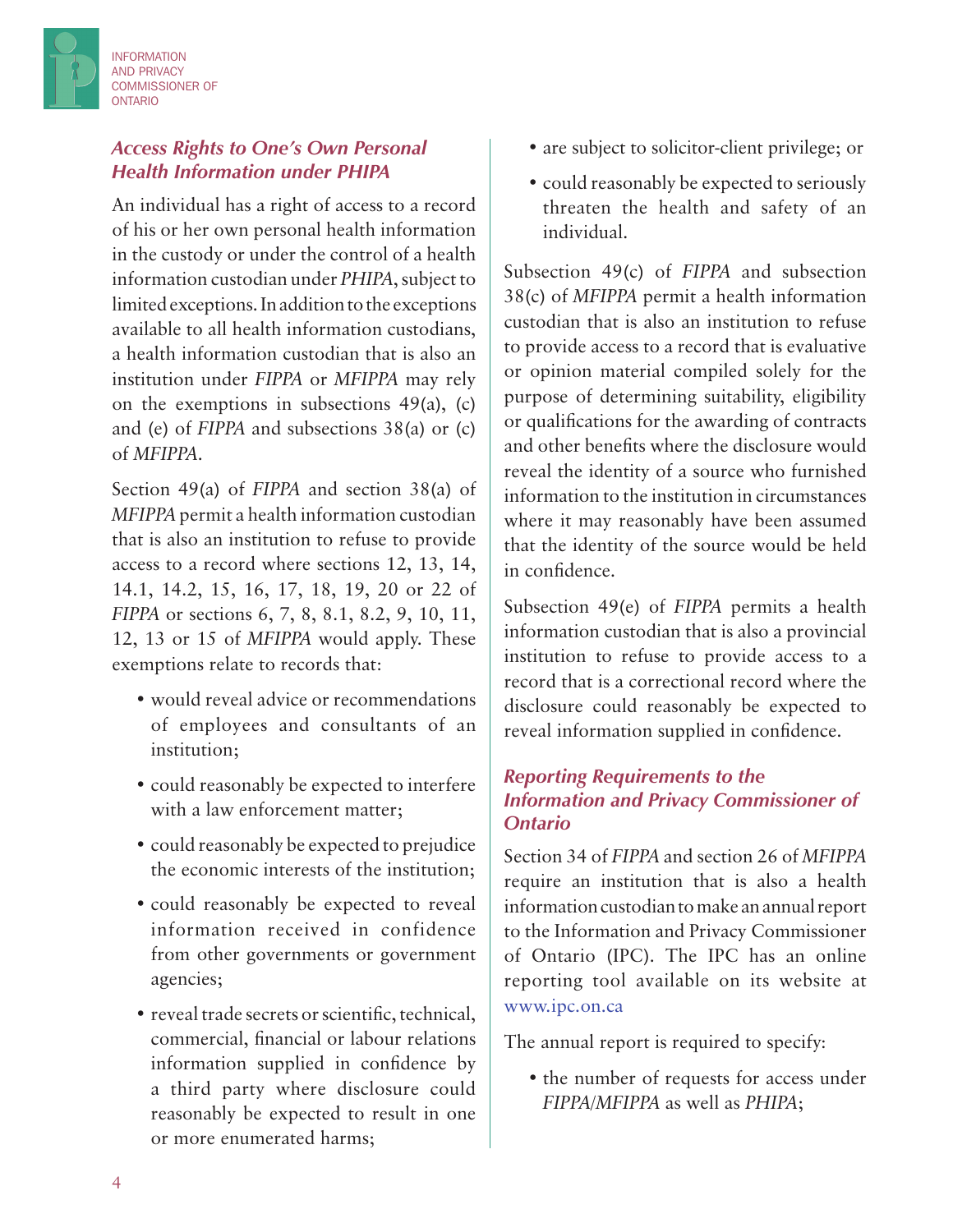

- the number of refusals under *FIPPA/ MFIPPA* and *PHIPA,* the provisions under which the refusal was made and the number of occasions on which each provision was invoked;
- the number of uses or purposes for which personal information, including personal health information, is disclosed where the use or purpose is not included in the personal information bank index required under *FIPPA/MFIPPA* or the written public statements required under *PHIPA*;
- the amount of fees collected; and
- any other information indicating an effort to put into practice the purposes of these statutes.

Annual statistical reports are due by March 1 of the following year. An institution within the meaning of *FIPPA* must also make this annual report available to the public on the Internet or in a reading room, library or office designated for this purpose.

#### *Information Required to be Made Available*

Section 33 of *FIPPA* requires the head of a provincial institution to make available to the public certain manuals, directives or guidelines prepared by the institution that interpret statutes or schemes administered by the institution where the interpretations are used in making determinations that affect the rights, privileges, benefits, obligations and liabilities of individuals. It also requires the head of a provincial institution to make publicly available any instructions and guidelines on the administration or enforcement of statutes or schemes administered by the institution that affect the public. These must be made available to the public on the Internet or in a designated reading room, library or office pursuant to subsection 35(2) of *FIPPA*.

Section 36 of *FIPPA* also requires the head of a provincial institution to provide the minister who is designated as being responsible for *FIPPA* with the information needed to prepare an index of all personal information banks; an annual compilation of all institutions, including where a request for access should be made; and an annual indexed compilation that contains information such as a description of the responsibilities of each institution and a list of the general classes or types of records in the custody or control of each institution.

Section 44 of *FIPPA* requires the head of a provincial institution to ensure that all personal information organized or intended to be retrieved by the individual's name or by an identifying number, symbol or other particular assigned to the individual, is included in a personal information bank.

Similarly, pursuant to section 25 of *MFIPPA*, the head of a municipal institution must make certain information publicly available, including a description of the responsibilities of the institution, a list of the general classes or types of records in its custody or control and the address to which a request for access should be made. The head of a municipal institution is also required, pursuant to section 34 of *MFIPPA*, to make available to the public an index of all personal information banks in the custody or under the control of the institution.